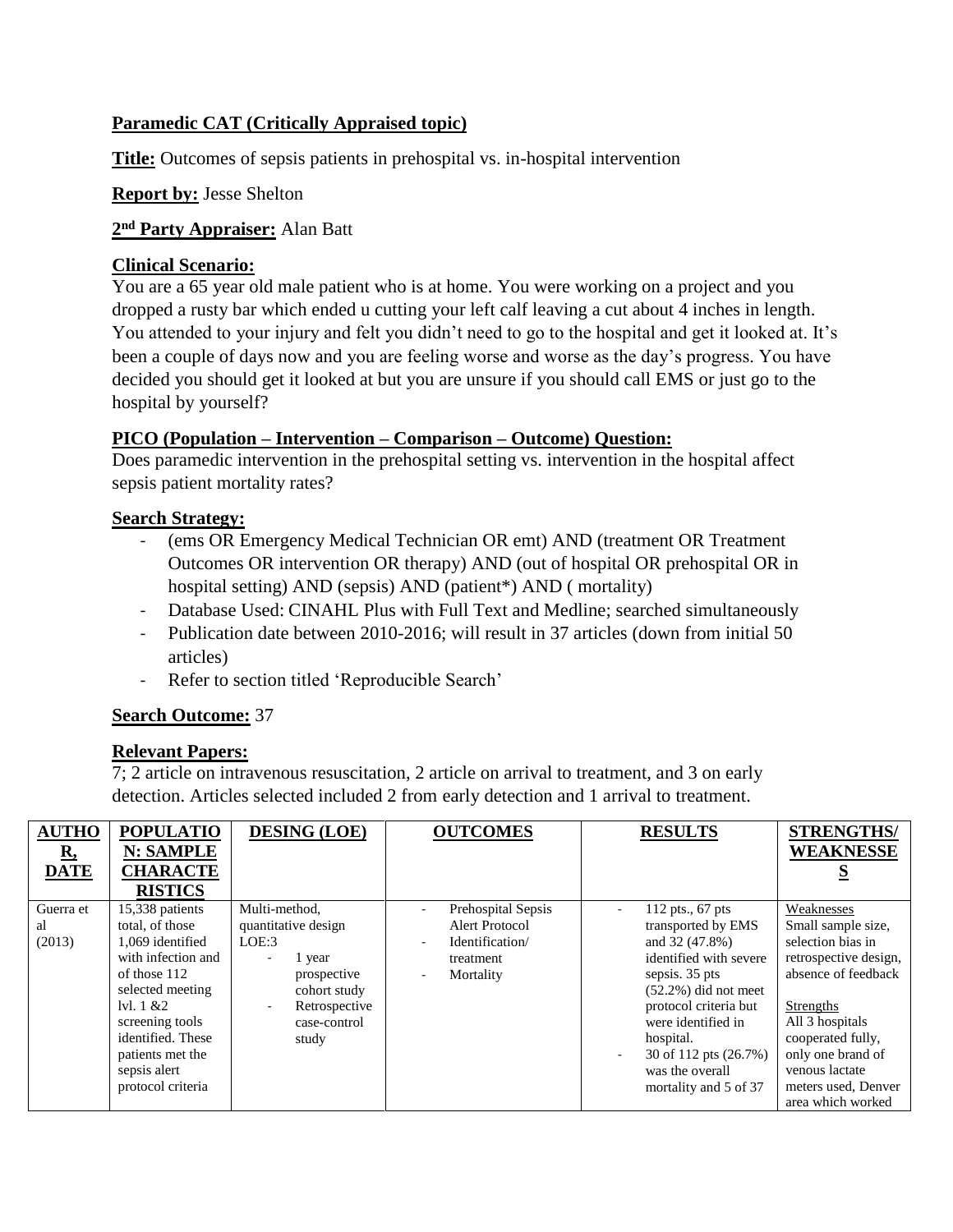|            | according to                       |                        |                          |                                     |                          | pts $(13.6%)$ that were                     | under single                              |
|------------|------------------------------------|------------------------|--------------------------|-------------------------------------|--------------------------|---------------------------------------------|-------------------------------------------|
|            | study.                             |                        |                          |                                     |                          | alerted<br>37 pts of 112 pts                | treatment protocol,                       |
|            |                                    |                        |                          |                                     |                          | were protocol alerted                       |                                           |
|            |                                    |                        |                          |                                     |                          | while 75 were not.                          |                                           |
|            |                                    |                        |                          |                                     |                          | Use of prehospital                          |                                           |
|            |                                    |                        |                          |                                     |                          | venous lactate                              |                                           |
|            |                                    |                        |                          |                                     |                          | measurements.                               |                                           |
|            |                                    |                        |                          |                                     |                          | Decreased intubation                        |                                           |
|            |                                    |                        |                          |                                     |                          | rates                                       |                                           |
| Femling et | 485 sepsis                         | Retrospective analysis | $\overline{\phantom{a}}$ | Mortality                           | $\overline{\phantom{a}}$ | 78% of patients                             | Weaknesses                                |
| al (2014)  | patients; 378                      | LOE:4<br>Database      | ÷,                       | Prehospital volume<br>resuscitation |                          | transported by EMS<br>verse 22% walk in     | Retrospective<br>review, small            |
|            | patients present<br>by EMS and 107 | review                 |                          | Scoring systems:                    |                          | EMS patients were                           | population, >70% of                       |
|            | walk-ins. Three                    |                        |                          | SOFA, APACHE II,                    |                          | older (59%), more                           | patients arrived via.                     |
|            | scoring systems                    |                        |                          | and SIRS                            |                          | altered mental status                       | EMS and sicker,                           |
|            | were used.                         |                        |                          |                                     |                          | (57%), and triaged                          | database review,                          |
|            |                                    |                        |                          |                                     |                          | quicker (78%)                               | pertain to inner-city                     |
|            |                                    |                        |                          |                                     |                          | EMS patients also                           | New Mexico, no                            |
|            |                                    |                        |                          |                                     |                          | had higher                                  | feedback                                  |
|            |                                    |                        |                          |                                     |                          | respiratory rates,                          |                                           |
|            |                                    |                        |                          |                                     |                          | lower lactates, met<br>SIRS criteria, and   | Strengths<br>Approved by                  |
|            |                                    |                        |                          |                                     |                          | higher APACHE II                            | committee, arrival                        |
|            |                                    |                        |                          |                                     |                          | scores                                      | to ED (EMS vs.                            |
|            |                                    |                        |                          |                                     |                          | No mortality                                | walk-ins) had no                          |
|            |                                    |                        |                          |                                     |                          | improvements but                            | significant effect on                     |
|            |                                    |                        |                          |                                     |                          | shorter hospital stay                       | mortality rate                            |
|            |                                    |                        |                          |                                     |                          | if EMS transported if                       |                                           |
|            |                                    |                        |                          |                                     |                          | they survived                               |                                           |
|            |                                    |                        |                          |                                     |                          | Mortality associated                        |                                           |
|            |                                    |                        |                          |                                     |                          | with age, first ED<br>lactate, and SOFA     |                                           |
|            |                                    |                        |                          |                                     |                          | score and not method                        |                                           |
|            |                                    |                        |                          |                                     |                          | of arrival or fluids                        |                                           |
|            |                                    |                        |                          |                                     |                          | received                                    |                                           |
| Hilditch   | Pre-hospital                       | Literature analysis    | $\overline{\phantom{a}}$ | More sensitive pre-                 |                          | 11.8% increase per                          | Weaknesses                                |
| (2015)     | recognition and                    | 10 articles:           |                          | hospital parameter                  |                          | annum in sepsis                             | Retrospective                             |
|            | intervention                       | LOE:1                  |                          | utilization                         |                          | patients transported                        | literature review,                        |
|            | among severe                       | 9 cohorts<br>÷.        |                          | Ratified screening                  |                          | to hospital (Seymour,                       | older data used.                          |
|            | sepsis patients                    | 1 multi-               | tools                    |                                     |                          | 2012)                                       | selection and                             |
|            |                                    | method                 |                          | Research into IV                    |                          | Mostly community-                           | publication bias                          |
|            |                                    |                        |                          | antibiotic/fluid<br>resuscitation   |                          | acquired bacterial<br>infections (UK Sepsis | based on key search<br>terms, no feedback |
|            |                                    |                        |                          | Continuing education                |                          | Group, 2011)                                |                                           |
|            |                                    |                        | ÷,                       | Better collaboration                |                          | Point-of-care lactate                       | <b>Strengths</b>                          |
|            |                                    |                        |                          | between primary/                    |                          | measurements and                            | Reproducible                              |
|            |                                    |                        |                          | secondary care                      |                          | sepsis screening tools                      | search, suggested                         |
|            |                                    |                        |                          |                                     |                          | (Jansen/Beest, 2008)                        | changes due to                            |
|            |                                    |                        |                          |                                     |                          | Every hour delay in                         | research                                  |
|            |                                    |                        |                          |                                     |                          | antibiotic admin.,<br>7.6% increase in      |                                           |
|            |                                    |                        |                          |                                     |                          | mortality (Kumar,                           |                                           |
|            |                                    |                        |                          |                                     |                          | 2006)                                       |                                           |
|            |                                    |                        |                          |                                     |                          | 38% of patients                             |                                           |
|            |                                    |                        |                          |                                     |                          | transported by EMS                          |                                           |
|            |                                    |                        |                          |                                     |                          | received IV fluids                          |                                           |
|            |                                    |                        |                          |                                     |                          | (Seymour, 2010)                             |                                           |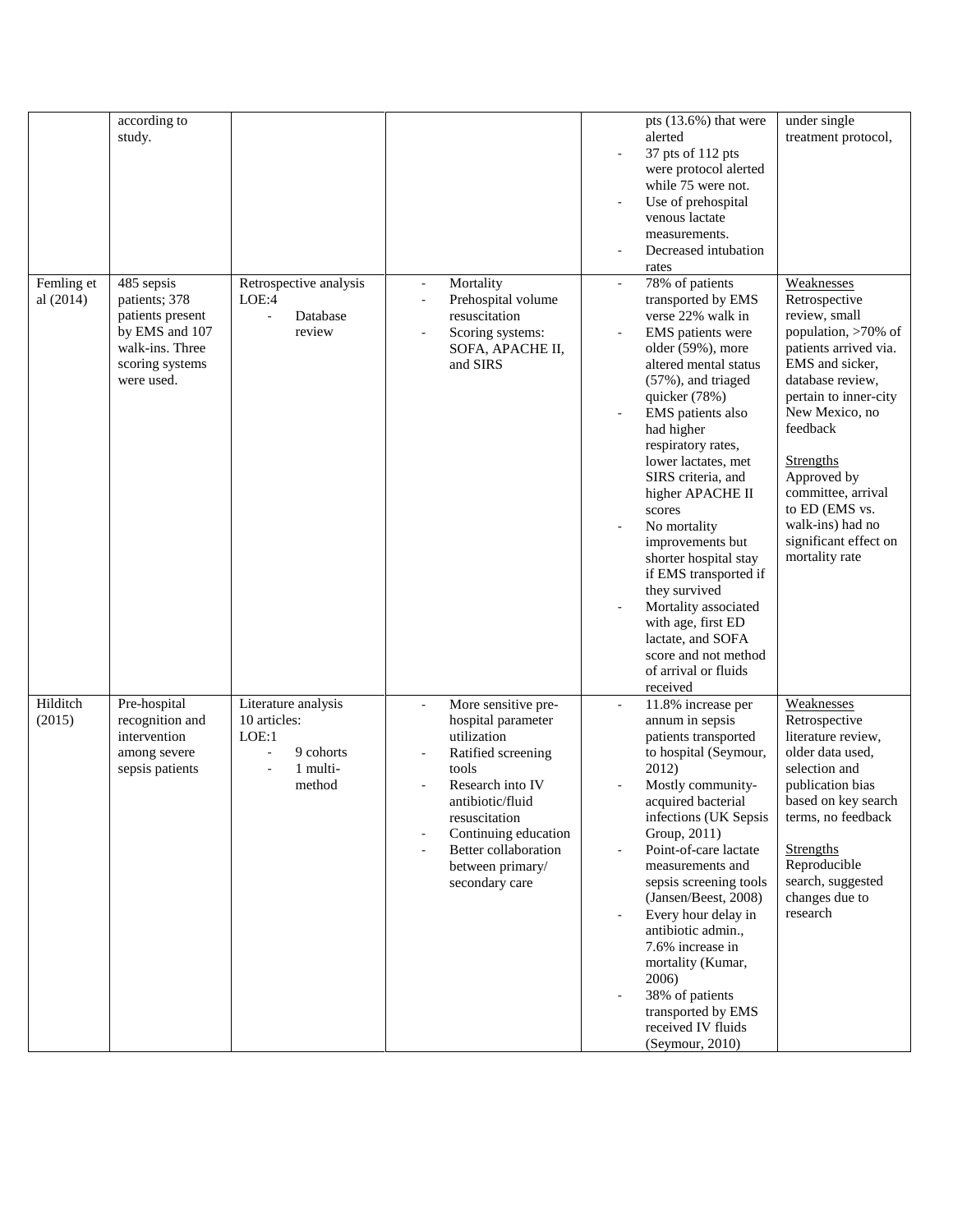### **Comments:**

Regarding this PICO question, there were some difficulties mainly that all the articles above had retrospective properties. All the articles above had varying small samples sizes and the areas where each respective study was completed was small in size. Geurra et al's (2013) focused their study on implementing a prehospital sepsis alert protocol to improve mortality. If patient met criteria from protocol, patient received more fluids and shorter stays in hospital as opposed to non-alerted patients. The criteria for this sepsis protocol was specific and had to meet at least two of the criteria to active protocol which accounted for 35 patients not being accurately identified (Gerrua et al's, 2013). There was also an emphasis on lactate measurements. Femling et al's (2014) primary outcome was to look at mortality and how patient arrived at the emergency department (EMS vs. walk-in). The study was a database review so feedback wasn't conducted. Of the patient arrivals, >70% arrived via EMS and were also older, more altered mental status, etc. as in table above then walk-ins (Femling et al's, 2014). Arrival by EMS to emergency department were granted access to fluids and antibiotic faster than walk-ins but had no significant outcome in mortality. Hilditch (2015) preformed a literature analysis of 10 articles which used older data. The review stated that in sepsis patients, prehospital intervention can benefit the patient regarding time to treatment when at the emergency department. A more sensitize prehospital parameters, screening tools, etc. as above in table are need to effectively treat sepsis patients (Hilditch, 2015). All three articles emphasized that there is an importance of recognizing sepsis in the prehospital setting but overall mortality rates did not have a significant affect.

## **Consideration:**

Based on the articles above, prehospital treatment can benefit patients regarding treatment when at the emergency department but had no significant result regarding mortality. However, clinical judgement among EMS accompanied with other tools such as the sepsis alert protocol and prehospital lactate measurements can assist in correctly identifying patients in order to provide the most appropriate treatment method. Further research is needed.

#### **Clinical Bottom Line:**

Prehospital intervention in sepsis patients' is needed but cannot be based solely predetermined criteria. Using clinical judgement based on patient presentation is the most appropriate method of treatment.

| Search ID       | <b>Search Terms</b>    |           |
|-----------------|------------------------|-----------|
| S <sub>15</sub> | S9 AND S10 AND S11 AND | 50        |
|                 | S12 AND S13 AND S14    |           |
| S <sub>14</sub> | <b>S6 OR S7 OR S8</b>  | 402,820   |
| S <sub>13</sub> | S3 OR S4 OR S5         | 8,314,584 |
| S <sub>12</sub> | <b>S1 OR S2</b>        | 62,931    |
| S <sub>11</sub> | "mortality"            | 1,104,859 |
| S <sub>10</sub> | "patient*"             | 7,039,207 |
| S9              | "sepsis"               | 122,124   |

#### **Reproducible Search:**